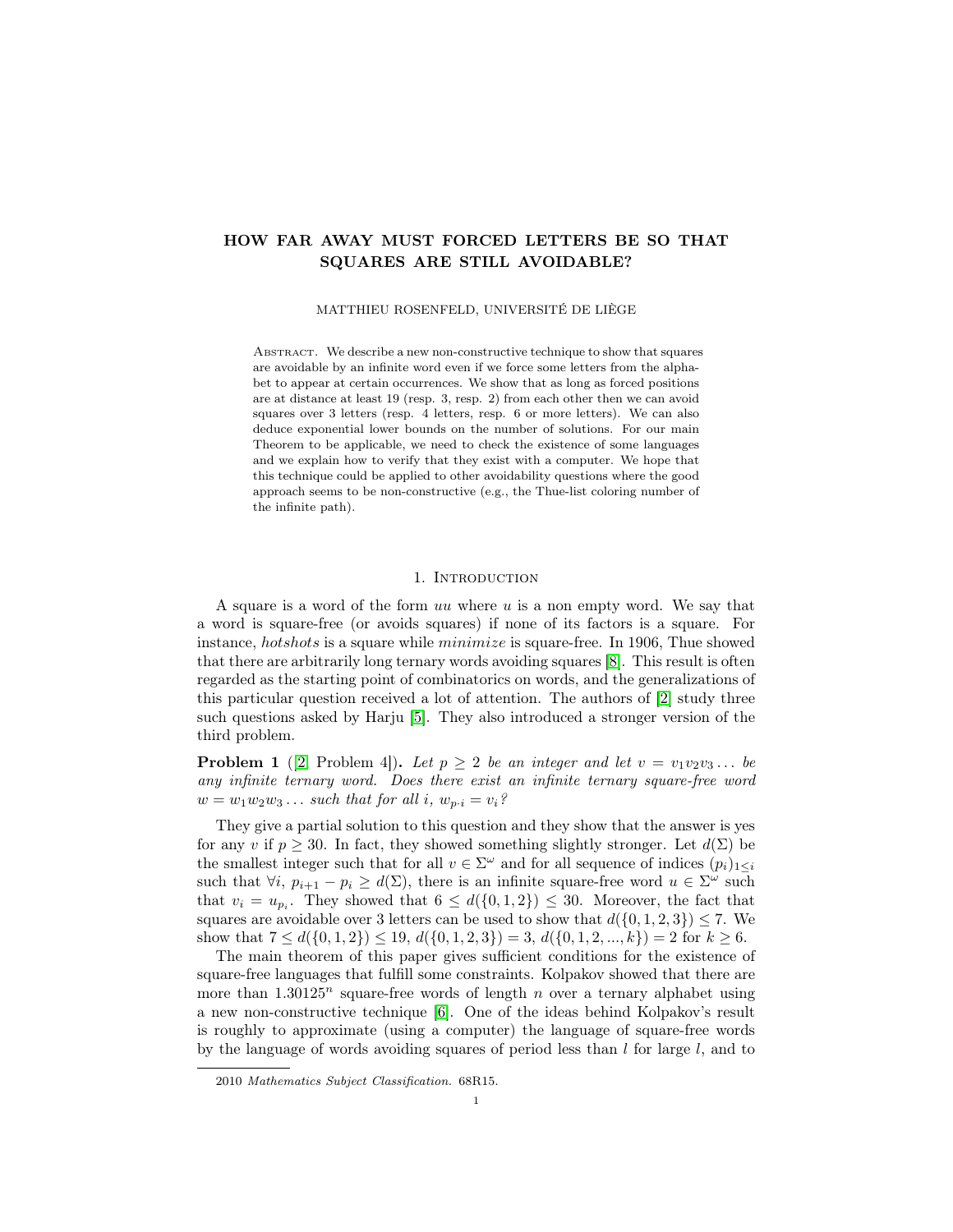#### 2 M. ROSENFELD

show that we do not lose too many words if we remove the larger squares from this language. We use a similar idea in this paper. We also use ideas from the power series method (see for instance [\[1,](#page-14-4) [7\]](#page-14-5)) even if we do not explicitly manipulate any power series. It seems to be a good approach to show that the Thue-list number of paths is 3 (see [\[3,](#page-14-6) [4\]](#page-14-7) for definitions and conjectures on this topic) or to tackle other problems that might require a non-constructive approach.

This paper is organized as follows. We start by fixing some notations in Section [2.](#page-1-0) In Section [3,](#page-1-1) we give a weaker version of Theorem [4](#page-3-0) to present the ideas of the theorem without some of the technicalities. Then in Section [4,](#page-3-1) we give the proof of Theorem [4,](#page-3-0) our main theorem. In Section [5,](#page-8-0) we explain how to verify with a computer the existence of some languages that are required to apply Theorem [4.](#page-3-0) Finally, in Section [6,](#page-12-0) we use Theorem [4](#page-3-0) to bound the values of d for different alphabet sizes.

### 2. Definitions and notations

<span id="page-1-0"></span>We denote the set of non-negative integer (resp. positive integers) by  $\mathbb{N}_0$  (resp.  $\mathbb{N}_{>0}$ ). For any word  $w \in \Sigma^*$ , we denote the *i*th letter of w by  $w_i$  and the length of w by  $|w|$ . Then for any  $w \in \Sigma^*$ ,  $w = w_1 w_2 \dots w_{|w|}$ . For any set of non-empty words W, we let  $W^*$  (resp.  $W^{\omega}$ ) be the set of words obtained by catenation of finitely many (resp. infinitely many) elements of  $W$ . A *language* over an alphabet is a set of finite words over this alphabet. We use the convention that  $\prod_{x\in\emptyset} x = 1$ and  $\max_{x \in \emptyset} x = 0$  (we could use  $-\infty$  for the second one, but it is slightly less convenient for the implementation).

A partial word over  $\Sigma$  is a (possibly infinite) word over the alphabet  $\Sigma \cup {\{\diamond\}}$ . For any partial word  $\mu \in (\Sigma \cup \{\diamond\})^* \cup (\Sigma \cup \{\diamond\})^\omega$  and word  $v \in \Sigma^* \cup \Sigma^\omega$ , we say that v is compatible with  $\mu$  if  $|v| \leq |\mu|$  and  $\mu_i \neq \infty \implies \mu_i = v_i$  for all i such that  $v_i$  and  $\mu_i$  are defined. We denote by  $S(\mu)$  the set of square-free words that are compatible with the partial word  $\mu$ .

#### 3. Idea of Theorem [4](#page-3-0)

<span id="page-1-1"></span>The main Theorem of this paper is Theorem [4.](#page-3-0) The main idea of this theorem is that if a language avoids short squares and is large enough then it contains squarefree words of any length. The statement and proof of this theorem are rather difficult to follow so we give in this section a version of the Theorem for the case where the set W is a singleton  $\{w\}$ . We hope that this helps to convey the ideas of the proof of Theorem [4.](#page-3-0) This is in fact really similar to the ideas of [\[7\]](#page-14-5), but instead of building the word letter by letter, we construct it factor by factor. For that we fix one size of a factor and look at the number of words whose length corresponds to multiples of this size.

<span id="page-1-2"></span>**Theorem 2.** Let  $\Sigma$  be an alphabet,  $w \in (\Sigma \cup \{ \diamond \})^*$  be a finite partial word and  $p \ge 2|w|$  such that  $|w|$  divides p. Suppose that there are  $C \in \mathbb{N}_{>0}$  and L a language such that:

- (I)  $\varepsilon \in L$ .
- (II) For all  $u \in L$ , u avoids squares of period less than p.
- (III) For any  $u \in L$  there are at least C different words  $v \in \Sigma^{|w|}$  compatible with w such that  $uv \in L$ .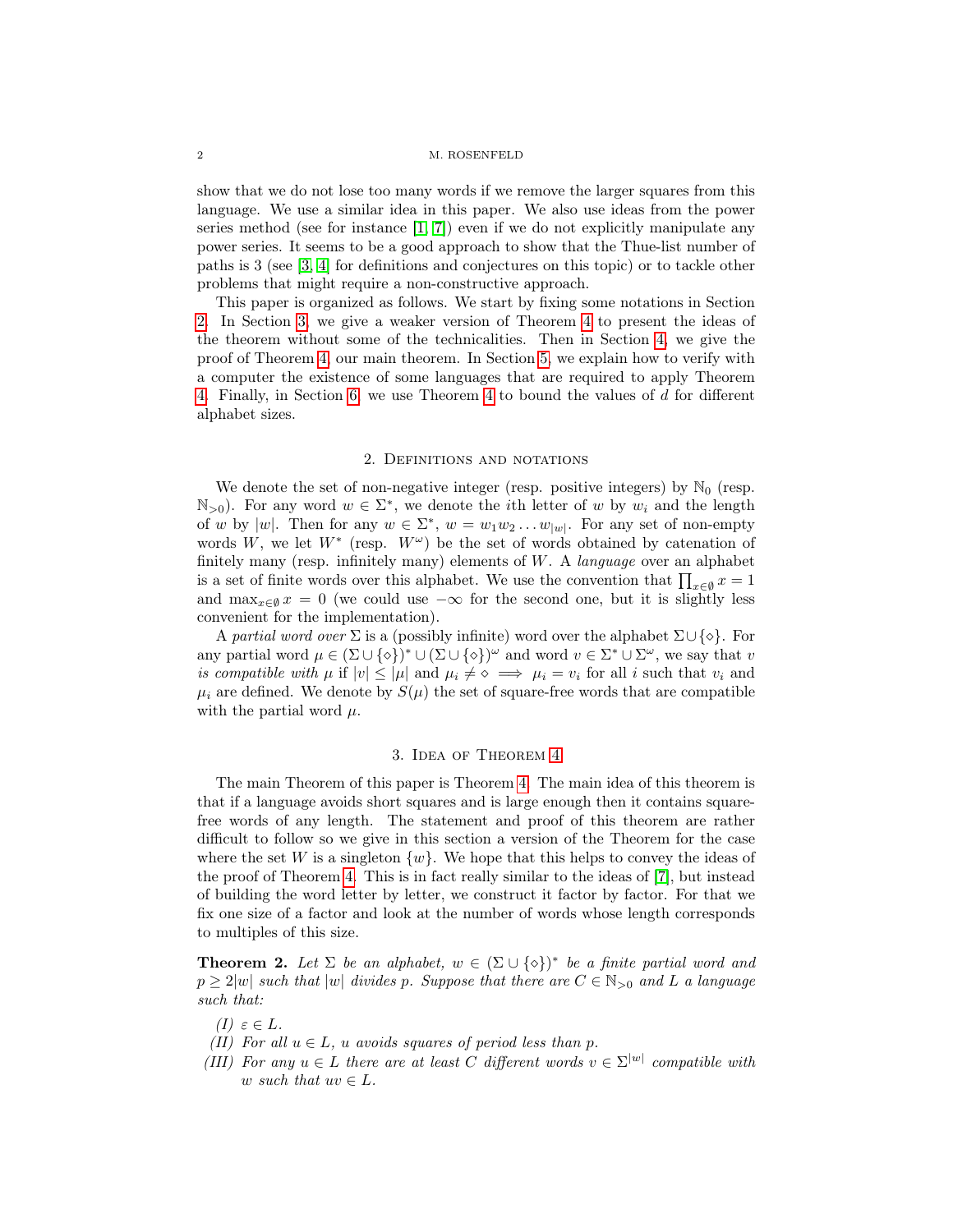<span id="page-2-2"></span>(IV) There exists  $x \in ]0,1[$  such that:

$$
C\left(1 - \frac{x^{\frac{p}{|w|} - 1}|w|^2}{1 - x}\right) \ge x^{-1}
$$

Then  $S(w^{\omega})$  is infinite.

*Proof.* Let  $\mu = w^{\omega}$ . Let  $L(\mu)$  be a set of words from L that are compatible with  $\mu$ such that, for any  $u \in L(\mu)$  of length divisible by |w|, there are exactly C different words  $v \in \Sigma^*$  compatible with w with  $uv \in L(\mu)$ . Conditions (I),(II) and (III) imply that such a set can be obtained by removing words from  $L$ . For all non-negative i, let  $s_i = |S(\mu) \cap L(\mu) \cap \{u \in \Sigma^* : |u| = i|w|\}|$  be the number of square-free words of  $L(\mu)$  of length  $i|w|$ .

We will show by induction on i that for all positive i,  $s_{i+1} \geq x^{-1} s_i$ . Let n be a positive integer such that:

<span id="page-2-1"></span><span id="page-2-0"></span>(III1) 
$$
\forall 0 \leq i < n, \, s_{i+1} \geq x^{-1} s_i
$$

By definition of  $L(\mu)$ , for any word w of  $S(\mu) \cap L(\mu)$  there are exactly C different factors v of length |w| such that wv is in  $L(\mu)$ . Let F be the set of words in  $L(\mu) \setminus S(\mu)$  of length  $(n+1)|w|$  whose prefix of length  $n|w|$  is in  $S(\mu) \cap L(\mu)$ . Then by definition:

$$
(1) \t\t s_{n+1} \ge Cs_n - |F|.
$$

In order to bound |F|, let us introduce for all  $i < n + 1$ ,  $F_i = \{uvvy \in F :$  $|w|(i-1) < |uv| \leq i|w|, |y| < |w|$ . That is,  $F_i$  is the set of words of F that contain a square whose midpoint (the middle of the square) is located between the positions  $(i-1)|w|$  and  $i|w|$  in the word. Clearly  $|F| \leq \sum_{i=1}^{n} |F_i|$ , so our next task is to compute bounds on  $|F_i|$  for all *i*.

<span id="page-2-3"></span>Lemma 3. We have the following inequalities:

- for all  $i > n + 1 \frac{p}{|w|}$ ,  $|F_i| = 0$ ,
- for all  $i \leq n+1-\frac{p}{|w|}$ ,  $|F_i| \leq s_i C |w|^2$ .

*Proof.* If  $i > n+1-\frac{p}{|w|}$ , then  $(i-1)|w|+p \ge (n+1)|w|$ . Since, L does not contain squares of period less than  $p, F_i = \emptyset$ .

Now, let  $i \leq n+1-\frac{p}{|w|}$ . For any i and  $z \in S(\mu) \cap L(\mu) \cap \{u \in \Sigma^* : |u| = i|w|\}$ let  $F_i(z)$  be the set of words of  $F_i$  that admit z as a prefix.

By definition of  $F_i$ , any word  $F_i(z)$  contains a square whose second half starts in position  $a + 1$  and ends in position b where  $(i - 1)|w| < a \le i|w|$  and  $n|w| < a$  $b \leq (n+1)|w|$ . Given z, a and b, we know the first half of the square and thus the word is known at least up to position  $n|w|$ . By definition of  $L(\mu)$  there are at most C possible values for the remaining  $|w|$  letters. By summing over all the values of a and b one gets:  $|F_i(z)| \leq C |w|^2$ . By summing over all the values of z, we finally get  $|F_i| \leq s_i C |w|^2$ .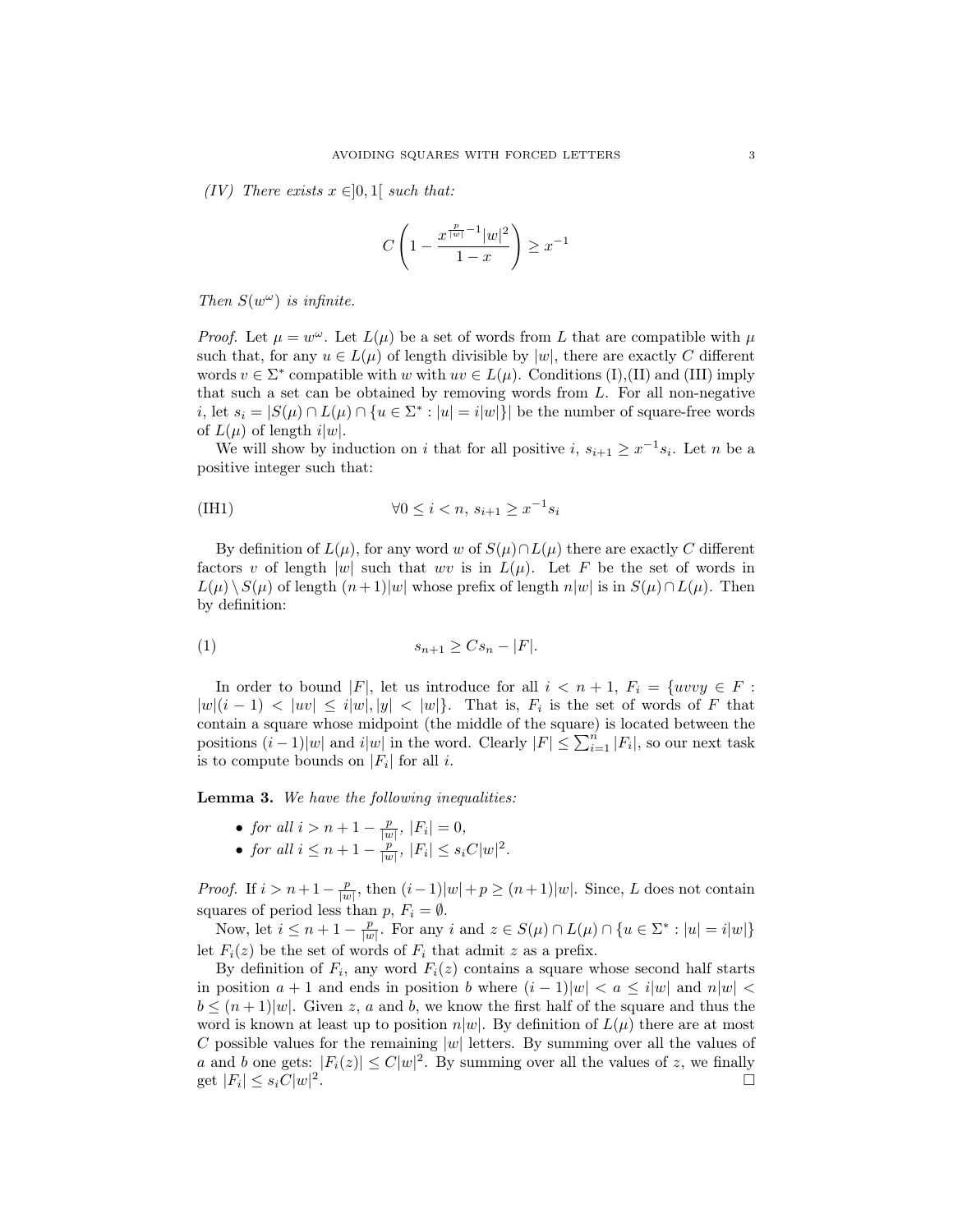Now, by [\(IH1\)](#page-2-0), for all  $i, |F_i| \leq C |w|^2 x^{n-i} s_n$  and thus:

$$
|F| \le \sum_{i=1}^n |F_i| \le \sum_{i=1}^{n+1 - \frac{p}{|w|}} C|w|^2 x^{n-i} s_n \le C|w|^2 s_n \sum_{i=\frac{p}{|w|}-1}^{\infty} x^i
$$
  

$$
|F| \le C|w|^2 s_n \frac{x^{\frac{p}{|w|}-1}}{1-x}
$$

We can use this bound in inequality [\(1\)](#page-2-1) and we get:

$$
s_{n+1} \geq Cs_n - C|w|^2 s_n \frac{x^{\frac{p}{|w|}-1}}{1-x}
$$
  

$$
s_{n+1} \geq s_n C \left(1 - \frac{x^{\frac{p}{|w|}-1}|w|^2}{1-x}\right)
$$
  

$$
s_{n+1} \geq x^{-1} s_n \quad \text{(By Theorem hypothesis IV)}
$$

This concludes the proof that for all positive  $i, s_{i+1} \geq x^{-1} s_i$ . Since  $s_0 = 1$ , we deduce that  $s_i$  is unbounded and thus  $S(w^{\omega})$  is infinite.

### 4. The main theorem

<span id="page-3-1"></span>This section is devoted to the proof of the main Theorem. As already mentioned the ideas of the proof are the same as for the proof of Theorem [2.](#page-1-2) However, this is more technical because  $W$  is not a singleton anymore. Moreover, we want the equivalent of condition [\(IV\)](#page-2-2) to be as general as possible and for that, we need to bound the size of  $|F|$  as tightly as possible. Thus the equivalent of Lemma [3](#page-2-3) (Lemma [5\)](#page-4-0) is much more technical and we delay its proof to a later subsection.

<span id="page-3-0"></span>**Theorem 4.** Let  $\Sigma$  be an alphabet,  $W \subseteq (\Sigma \cup \{\diamond\})^*$  be a finite set of finite partial words,  $p \geq 2 \max\{|w| : w \in W\}$  be an integer. Suppose that there is a language L and a function  $f : \mathbb{N}_{>0} \to \mathbb{N}_{>0}$  such that:

- (I)  $\varepsilon \in L$ .
- (II) For any  $u \in L$  and  $w \in W$  there are at least  $f(|w|)$  different words  $v \in \Sigma^{|w|}$ compatible with w and such that  $uv \in L$ .
- (III) For all  $u \in L$ , u avoids squares of period less than p.
- <span id="page-3-2"></span>(IV) For all  $u, v \in W$  and integer  $1 \leq i \leq |v|$ , let

$$
\alpha(|u|,|v|) = \sum_{m=1}^{|u|} \sum_{j=0}^{\left\lfloor \frac{|v|-1}{m} \right\rfloor} \min \left\{ f(|v|), (|\Sigma|-1)^{|v|-1-jm} \right\}
$$

and

$$
\alpha'(i,|v|) = \sum_{m=0}^{i-1} \min \{f(|v|), (|\Sigma| - 1)^m\}.
$$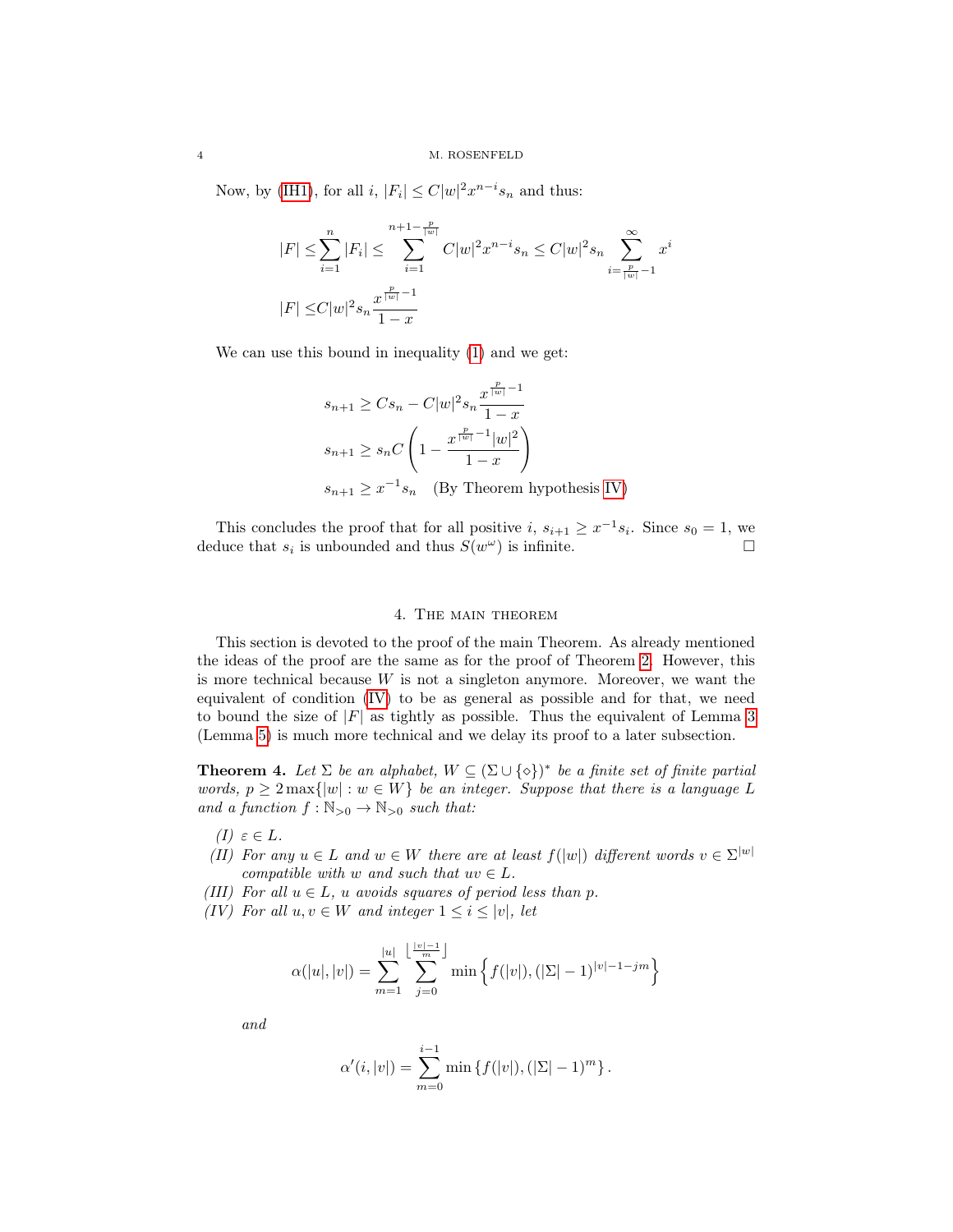There exist  $x_1, x_2, \ldots, x_{\max\{|w| : w \in W\}} \in ]0,1[$  and  $\beta : \{0, \ldots, p\} \to [0,1]$  solution of the following system:

$$
\begin{cases} \forall w \in W, \\ f(|w|) - \max_{\substack{u,v \in W \\ 1 \le r \le |v|}} \left\{ \beta(r+p-|w|-|v|) \left( \alpha'(r,|w|) + \frac{x_{|v|}\alpha(|u|,|w|)}{1-x_{|u|}} \right) \right\} \ge x_{|w|}^{-1} \\ \forall j \le p, \beta(j) = \max \begin{cases} \prod_{i \in \{|u|: u \in W\}} x_i^{n_i} & \text{and} \\ \sum_{i \in \{|u|: u \in W\}} x_i^{n_i} & \text{and} \\ \sum_{i \in \{|u|: u \in W\}} i \cdot n_i = j \end{cases} \end{cases}
$$

Then for any infinite partial word  $\mu \in W^{\omega}$ ,  $S(\mu)$  is infinite.

*Proof.* Let  $\mu \in W^{\omega}$  and  $(\mu_i)_{i \in \mathbb{N}_{>0}} \in W^{\mathbb{N}_{>0}}$  be a sequence of elements of W such that  $\mu = \mu_1 \mu_2 \mu_3 \ldots$  For any integer i, let  $l(i) = |\mu_1 \ldots \mu_i|$ . Let  $L(\mu)$  be a set of words from L that are compatible with  $\mu$  such that, for any  $u \in L(\mu)$  of length  $|\mu_1 \dots \mu_j|$ , there are exactly  $f(|\mu_{j+1}|)$  different words  $v \in \Sigma^*$  compatible with  $\mu_{j+1}$  with  $uv \in L(\mu)$ . That is, we remove words from L in order to replace the "at least  $f(|\mu_{j+1}|)$ " by "exactly  $f(|\mu_{j+1}|)$ ". For all non-negative i, let  $s_i = |S(\mu) \cap L(\mu) \cap \{v \in \Sigma^* : |v| = i\}|$  be the number of square-free words of  $L(\mu)$ of length i.

We will show by induction on i that for all positive  $i, s_{l(i+1)} \geq x_{\vert \mu_{i+1} \vert}^{-1} s_{l(i)}$ .

<span id="page-4-3"></span>Let  $n$  be a positive integer such that:

<span id="page-4-1"></span>(III) 
$$
\forall 0 \leq i < n, \, s_{l(i+1)} \geq x_{| \mu_{i+1} |}^{-1} s_{l(i)}
$$

By definition of  $L(\mu)$ , for any word w of  $S(\mu) \cap L(\mu)$  of length  $l(n)$  there are exactly  $f(|\mu_{n+1}|)$  different factors v of length  $|\mu_{n+1}|$  such that wv is in  $L(\mu)$ . Let F be the set of words in  $L(\mu) \setminus S(\mu)$  of length  $l(n+1)$  whose prefix of length  $l(n)$ is in  $S(\mu) \cap L(\mu)$ . Then by definition:

(2) 
$$
s_{l(n+1)} \ge f(|\mu_{n+1}|)s_{l(n)} - |F|.
$$

In order to bound |F|, let us introduce for all  $i < n + 1$ ,  $F_i = \{uvw \in F :$  $l(i-1) < |uv| \leq l(i), |w| < |\mu_{n+1}|\}.$  That is,  $F_i$  is the set of words of F that contain a square whose midpoint (the middle of the square) is located between the positions  $|\mu_1 \dots \mu_i|$  and  $|\mu_1 \dots \mu_{i-1}|$  in the word. Clearly  $|F| \leq \sum_{i=1}^n |F_i|$ , so our next task is to compute the values of  $|F_i|$  for all i. Let d be the smallest integer such that  $|\mu_{d+1} \dots \mu_{n+1}| \leq p$  and let  $r = |\mu_d \mu_{d+1} \dots \mu_{n+1}| - p$ . Remark that  $r > 0$ .

<span id="page-4-0"></span>Lemma 5. We have the following inequalities:

- for all  $i > d$ ,  $|F_i| = 0$ ,
- $|F_d| \leq s_{l(d)} \alpha'(r, |\mu_{n+1}|),$
- for all  $i \leq d$ ,  $|F_i| \leq s_{l(i)} \alpha(|\mu_i|, |\mu_{n+1}|)$ .

The proof of this Lemma is not really informative and is mostly a rather technical counting argument, so we moved it to Section [4.1.](#page-6-0)

We can use the bounds on the sizes of the  $F_i$ s to bound  $|F|$ :

<span id="page-4-2"></span>Lemma 6. We have

$$
|F| \leq s_{l(d)} \max_{u \in W} \left\{ \alpha'(r, |\mu_{n+1}|) + \frac{x_{|\mu_d|} \alpha(|u|, |\mu_{n+1}|)}{1 - x_{|u|}} \right\}.
$$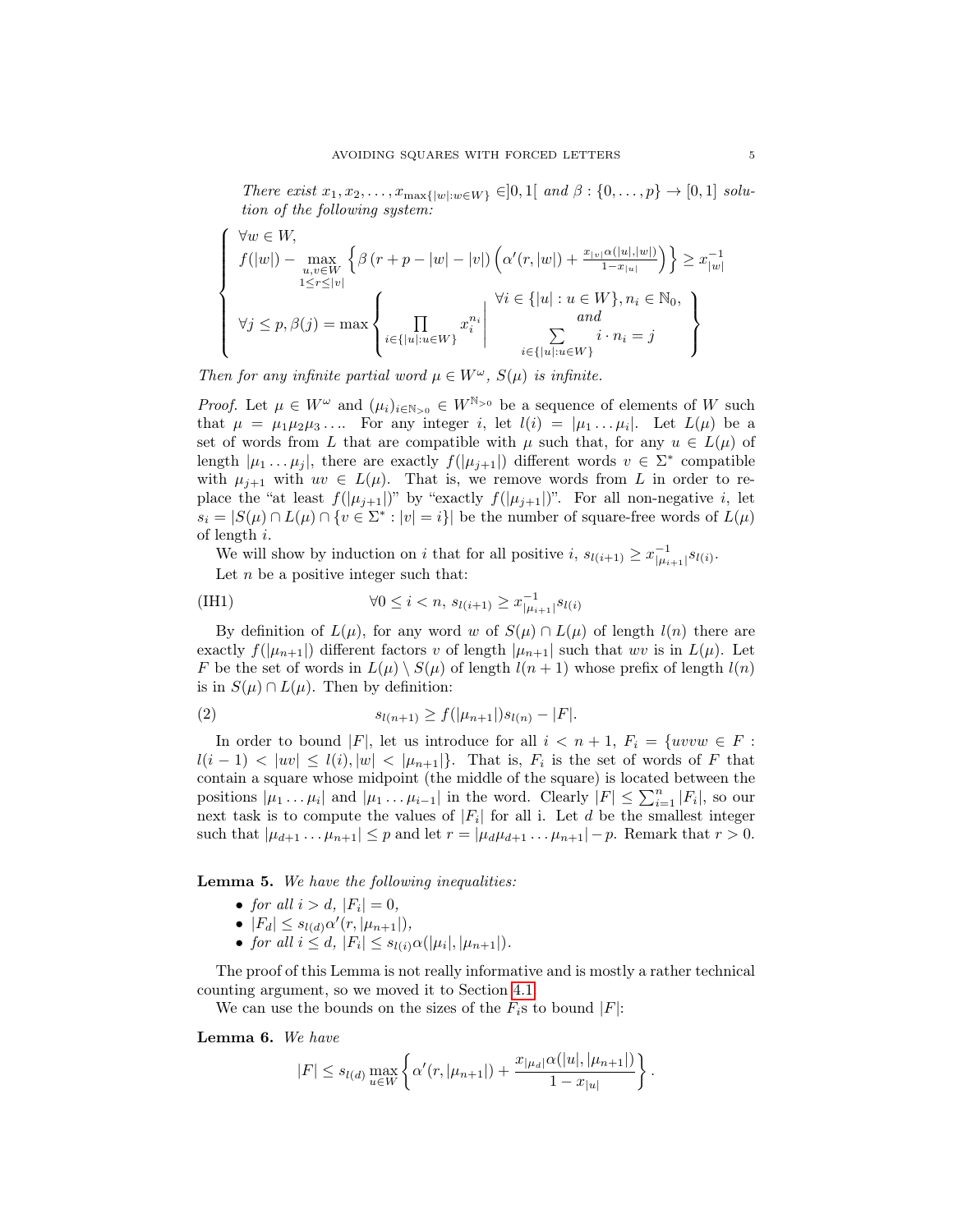*Proof.* First, let us show by induction on  $i$  that for all  $0\leq i < d$ :

<span id="page-5-0"></span>(IH2) 
$$
\sum_{j=0}^{i} s_{l(j)} \alpha(|\mu_j|, |\mu_{n+1}|) \leq s_{l(i)} \max_{u \in W} \left\{ \frac{\alpha(|u|, |\mu_{n+1}|)}{1 - x_{|u|}} \right\}.
$$

Let us first show that this is true with  $i = 0$ , using the fact that  $\mu_0 \in ]0,1[$ .

$$
s_{l(0)}\alpha(|\mu_0|, |\mu_{n+1}|) \leq s_{l(0)}\frac{\alpha(|\mu_0|, |\mu_{n+1}|)}{1-x_{|\mu_0|}} \leq s_{l(0)}\max_{u\in W}\left\{\frac{\alpha(|u|, |\mu_{n+1}|)}{1-x_{|u|}}\right\}.
$$

Now, let  $i + 1$  be an integer such that [\(IH2\)](#page-5-0) is true for i.

$$
\sum_{j=0}^{i+1} s_{l(j)} \alpha(|\mu_j|, |\mu_{n+1}|) \le s_{l(i+1)} \alpha(|\mu_{i+1}|, |\mu_{n+1}|) + s_{l(i)} \max_{u \in W} \left\{ \frac{\alpha(|u|, |\mu_{n+1}|)}{1 - x_{|u|}} \right\}
$$
  
\n
$$
\le s_{l(i+1)} \left( \alpha(|\mu_{i+1}|, |\mu_{n+1}|) + x_{|\mu_{i+1}|} \max_{u \in W} \left\{ \frac{\alpha(|u|, |\mu_{n+1}|)}{1 - x_{|u|}} \right\} \right) \text{ (By (IH1))}
$$
  
\n
$$
\le s_{l(i+1)} \max_{u \in W} \left\{ \frac{\alpha(|u|, |\mu_{n+1}|)}{1 - x_{|u|}} \right\}
$$

Thus equation [\(IH2\)](#page-5-0) is true for all  $i \leq d$  and in particular for  $i = d - 1$  and we get:

$$
|F| \le |F_d| + s_{l(d-1)} \max_{u \in W} \left\{ \frac{\alpha(|u|, |\mu_{n+1}|)}{1 - x_{|u|}} \right\}
$$
  

$$
|F| \le s_{l(d)} \alpha'(r, |\mu_{n+1}|) + s_{l(d)} x_{|\mu_d|} \max_{u \in W} \left\{ \frac{\alpha(|u|, |\mu_{n+1}|)}{1 - x_{|u|}} \right\}
$$
  

$$
|F| \le s_{l(d)} \max_{u \in W} \left\{ \alpha'(r, |\mu_{n+1}|) + \frac{x_{|\mu_d|} \alpha(|u|, |\mu_{n+1}|)}{1 - x_{|u|}} \right\}
$$

This concludes the proof of this Lemma.  $\Box$ 

By induction hypothesis [\(IH1\)](#page-4-1)  $s_{l(d)} \leq s_{l(n)} \prod_{i=d+1}^{n} x_{|\mu_j|}$ . Let us bound the product on the right hand side:

$$
\prod_{i=d+1}^{n} x_{|\mu_j|} \le \max \left\{ \prod_{i \in \{|u| : u \in W\}} x_i^{n_i} \middle| \bigcup_{i \in \{|u| : u \in W\}} x_i^{n_i} \middle| \prod_{i \in \{|u| : u \in W\}} i \cdot n_i = l(n+1) - l(d) - \mu_{n+1} \right\}
$$
\n
$$
\prod_{i=d+1}^{n} x_{|\mu_j|} \le \beta (l(n+1) - l(d) - \mu_{n+1})
$$
\n
$$
\prod_{i=d+1}^{n} x_{|\mu_j|} \le \beta (r + p - \mu_{n+1} - \mu_d)
$$

Now, using this equation with Lemma [6](#page-4-2) gives

$$
|F| \le s_{l(n)}\beta (r+p-\mu_{n+1}-\mu_d) \max_{u \in W} \left\{ \alpha'(r,|\mu_{n+1}|) + \frac{x_{|\mu_d|}\alpha(|u|,|\mu_{n+1}|)}{1-x_{|u|}} \right\}
$$

Now recall that  $r = |\mu_d \mu_{d+1} \dots \mu_{n+1}| - p$  and thus by definition of  $d, 1 \le r \le \mu_d$ . We deduce:

$$
|F| \le s_{l(n)} \max_{\substack{u,v \in W \\ 1 \le r \le |v|}} \left\{ \beta (r+p - \mu_{n+1} - |v|) \left( \alpha'(r,|\mu_{n+1}|) + \frac{x_{|v|} \alpha(|u|,|\mu_{n+1}|)}{1 - x_{|u|}} \right) \right\}
$$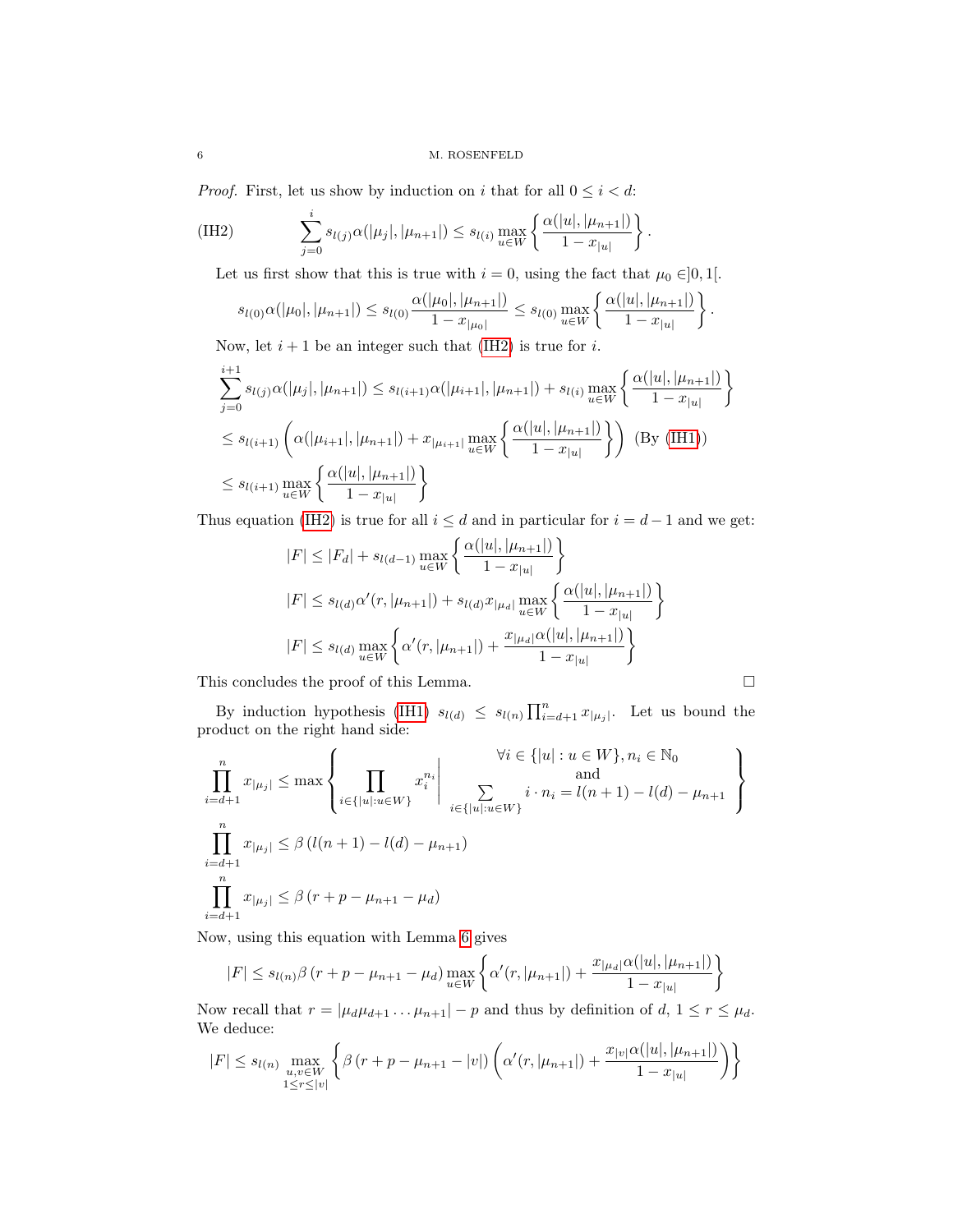We can finally replace  $|F|$  by this bound in inequality [\(2\)](#page-4-3) and we get:

$$
s_{l(n+1)} \ge s_{l(n)} \left( f(|\mu_{n+1}|) - \max_{\substack{u,v \in W \\ r \in \{1,\dots,|v|\}}} \left\{ \beta(r+p-\mu_{n+1}-|v|) \left( \alpha'(r,|\mu_{n+1}|) + \frac{x_{|v|}\alpha(|u|,|\mu_{n+1}|)}{1-x_{|u|}} \right) \right\} \right)
$$
  

$$
s_{l(n+1)} \ge s_{l(n)} x_{|\mu_{n+1}|}^{-1} \quad \text{(By Theorem hypothesis (IV))}
$$

Moreover  $s_0 = 1$  and thus for all  $i, s_{|\mu_1...\mu_i|} \ge \prod_{j=1}^i x_{|\mu_j|}^{-1}$ . For all  $j, x_{|\mu_j|}^{-1} > 1$ , so we conclude that  $S(\mu)$  is infinite.

Remark that Theorem [4](#page-3-0) is far from sharp. One could improve the bounds given by Lemma [5.](#page-4-0) This could be done by lowering  $\alpha$  and  $\alpha'$  or by introducing a third coefficient  $\alpha''$  for the second non-empty  $F_i$ . However, we were not able to obtain significant improvement that were worth the additional technicalities.

In Section [5](#page-8-0) we explain how to verify with a computer that there exists a language L that satisties conditions  $(I), (II)$  and  $(III)$ . We also need a way to verify condition (IV). In order to compute  $\beta$ , we can use that  $\beta(0) = 1$  and, for all  $j \in \{1, \ldots, p\}$ ,  $\beta(j) = \max \left\{ x_{|u|} \beta(j - |u|) : u \in W, |u| \leq j \right\}.$  Thus given the values of the  $x_i$  one can compute  $\beta$  using a dynamic algorithm and all the rest is straight forward to compute. Thus it is easy to verify with a computer whether or not a given set of values of  $x_i$  is a solution. We provide a C++ program that takes as input  $|\Sigma|$ , k, p, f and  $x_1, \ldots, x_k$  and verifies whether this is a solution of the equations of condition (IV).

<span id="page-6-0"></span>4.1. Proof of Lemma [5.](#page-4-0) This subsection is dedicated to the proof of Lemma [5.](#page-4-0) Remark that the statement and proof are not self-contained since some of the notations are defined in the proof of Theorem [4.](#page-3-0)

Lemma 5. We have the following inequalities:

- for all  $i > d$ ,  $|F_i| = 0$ ,
- $|F_d| \leq s_{l(d)} \alpha'(r, |\mu_{n+1}|),$
- for all  $i \leq d$ ,  $|F_i| \leq s_{l(i)} \alpha(|\mu_i|, |\mu_{n+1}|)$ .

*Proof.* If  $i > d$  then by definition  $|\mu_i \dots \mu_{n+1}| \leq p$ . Moreover, L does not contain squares of period less than p and thus  $F_i = \emptyset$ .

Now, let  $i \leq d$ . By definition, any word from  $F_i$  can be written uvvy with  $l(i-1) < |uv| \leq l(i), |y| < |\mu_{n+1}|$ . For any i and  $z \in S(\mu) \cap L(\mu) \cap \{u \in \Sigma^* : u \in \Sigma \}$  $|u| = l(i)$ , let  $F_i(z)$  be the set of words of  $F_i$  that admit z as a prefix. Clearly  $F_i = \sum_{z \in S(\mu) \cap L(\mu) \cap \{u \in \Sigma^* : |u| = l(i)\}} F_i(z).$ 

Let a, b (resp.  $a', b'$ ) be integers such that there is an element  $z' \in F_i(z)$  that contains a square starting at a (resp. a') and of period b (resp. b') with  $l(i-1)+1$  <  $a'+b'=a+b\leq |z|+1$  and  $a>a'$ . Because of the square in z', we know that for all  $0 \leq j \leq |z| - a - b$ ,  $z_{a+j} = z_{a+b+j} = z_{a'+b'+j} = z_{a'+j}$ . If  $a \leq a'+|z| - a - b + 1$ then z contains a square which is not possible. Hence

<span id="page-6-1"></span>(3)  
\n
$$
a > a' + |z| - a - b + 1
$$
\n
$$
a + b + b' > a' + b + b' + |z| - a - b + 1
$$
\n
$$
a' + 2b' > a + 2b + |z| - a - b + 1 \text{ since } a + b = a' + b'
$$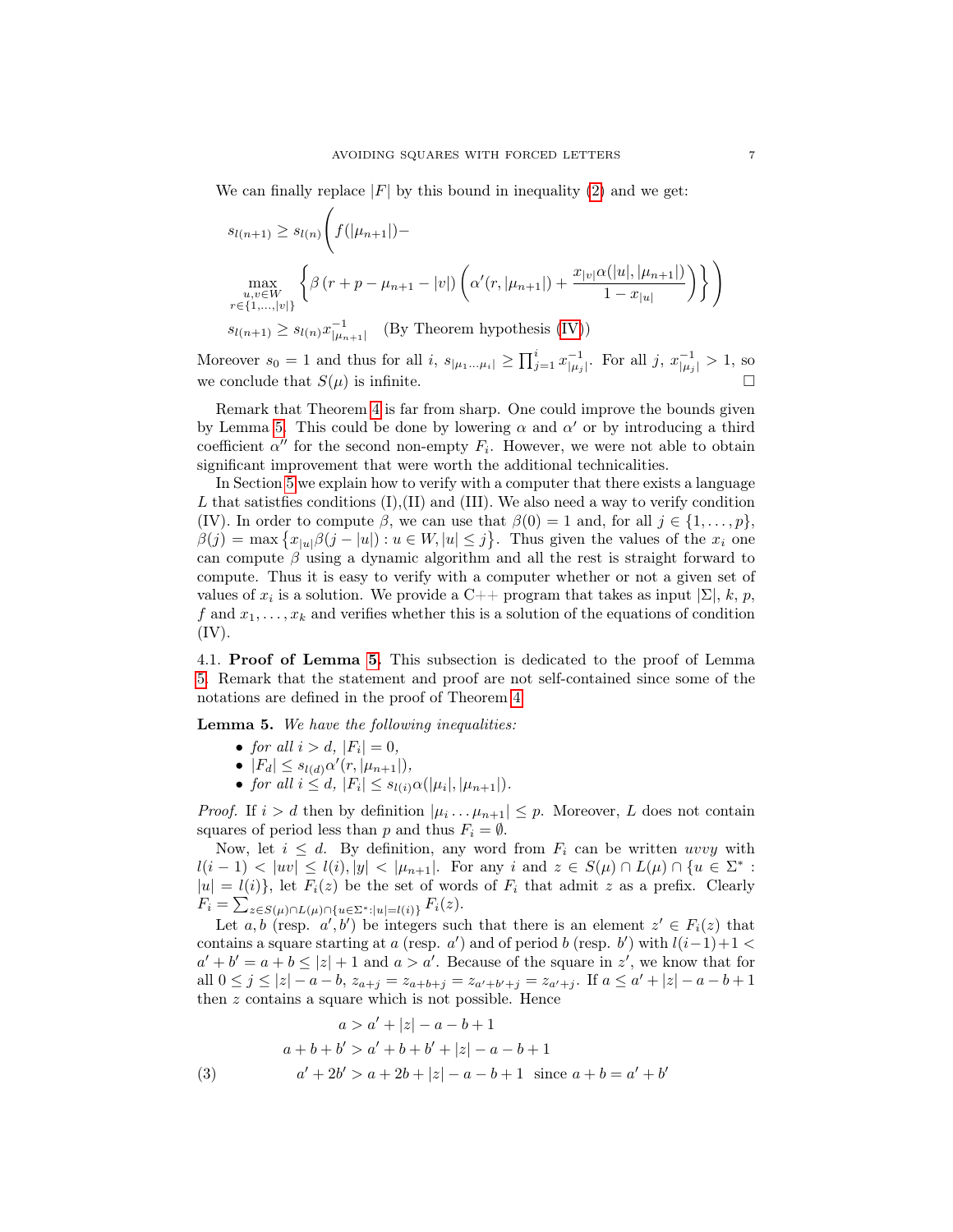Let  $u \in F_i(z)$  be a word that contains a square starting at a and of period b then we know its suffix of size  $a + 2b - 1 > l(n)$ . Thus there are at most  $f(|\mu_{n+1}|)$ possibilities, moreover since the size of the unknown suffix is  $l(n+1)+1-a-2b < p$ , it is square-free and there are at most  $(|\Sigma| - 1)^{l(n+1)+1-a-2b}$  possibilities. Thus for a fixed z and value of  $a + b$ , the number of ways to add a suffix to z to obtain an element of  $F_i$  that contains a square of period b starting at a is:

$$
\max_{\substack{j \in \mathbb{N}_0, l(n)+2 \le p_1, \dots, p_j \le l(n+1)+1, \\ \forall i < j, p_{i+1} > p_i+|z|-a-b+1}} \left\{ \sum_{i=1}^j \min \left\{ f(|\mu_{n+1}|), (|\Sigma|-1)^{l(n+1)+1-p_i} \right\} \right\}
$$
\n
$$
= \max_{\substack{j \in \mathbb{N}_0, 0 \le p_1, \dots, p_j \le |\mu_{n+1}|-1, \\ \forall i < j, p_{i+1} < p_i+|z|-a-b+1}} \left\{ \sum_{i=1}^j \min \left\{ f(|\mu_{n+1}|), (|\Sigma|-1)^{|\mu_{n+1}|-1-p_i} \right\} \right\}
$$

But since min  $\{f(|\mu_{n+1}|), (|\Sigma|-1)^{|\mu_{n+1}|-1-p_i}\}$  is a non-increasing function in  $p_i$ , the maximum is reached when we pack the  $p_i$  as much as we can on the lowest values of  $p_i$ . Thus this quantity is in fact equal to:

$$
\sum_{j=0}^{\left\lfloor \frac{|\mu_{n+1}| - 1}{|z| - a - b + 2} \right\rfloor} \min \left\{ f(|\mu_{n+1}|), (|\Sigma| - 1)^{|\mu_{n+1}| - 1 - j(|z| - a - b + 2)} \right\}
$$

Now we can sum over all the values of  $a + b$  and we get:

$$
|F_i(z)| \leq \sum_{a+b=|z|+2-|\mu_i|}^{|z|+1} \sum_{j=0}^{\lfloor \frac{|\mu_{n+1}|-1}{|z|-a-b+2}} \min\left\{f(|\mu_{n+1}|), (|\Sigma|-1)^{|\mu_{n+1}|-1-j(|z|-a-b+2)}\right\}
$$
  

$$
\leq \sum_{a+b=0}^{|\mu_i|-1} \left(\sum_{j=0}^{\lfloor \frac{|\mu_{n+1}|-1}{|\mu_i|-a-b}} \min\left\{f(|\mu_{n+1}|), (|\Sigma|-1)^{|\mu_{n+1}|-1-j(|\mu_i|-a-b)}\right\}\right)
$$
  

$$
\leq \sum_{m=1}^{|\mu_i|} \left(\sum_{j=0}^{\lfloor \frac{|\mu_{n+1}|-1}{m}\rfloor} \min\left\{f(|\mu_{n+1}|), (|\Sigma|-1)^{|\mu_{n+1}|-1-jm}\right\}\right)
$$
  

$$
|F_i(z)| \leq \alpha(|\mu_i|, |\mu_{n+1}|)
$$

Summing over all the possible z yields  $|F_i| \leq s_{l(i)} \alpha(|\mu_i|, |\mu_{n+1}|)$ .

The remaining case is  $i = d$ . Once again, let  $a, b$  (resp.  $a', b'$ ) be integers such that there is an element of  $F_d(z)$  that contains a square starting at a (resp. a') and of period b (resp. b') with  $l(d-1) + 1 < a' + b' = a + b \le l(n+1) + 1 - p$  and  $a > a'$ . By definition of d,  $l(n + 1) - l(d) \leq p$ . We can use equation [\(3\)](#page-6-1) again and we get:

$$
a' + 2b' > b + |z| + 1 \ge p + |z| + 1 \ge l(n+1) + 1
$$

This is a contradiction with the fact that  $a' + 2b' \leq l(n + 1) + 1$ . Thus given the value of  $a + b$  there is at most one possible value for a and b. The number of ways for a fixed z and value of  $a + b$  to complete z with a suffix into an element of  $F_d$  is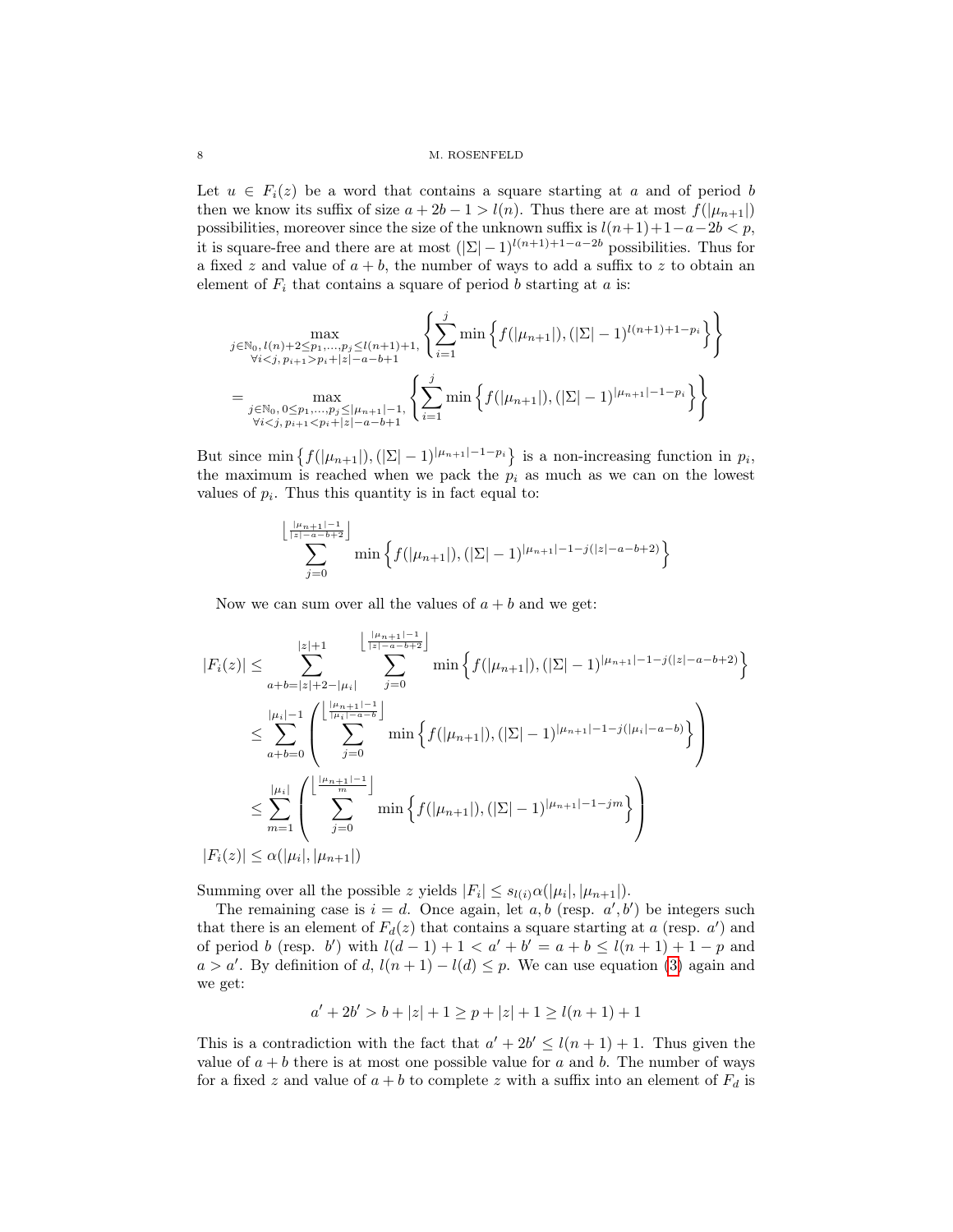at most:

$$
\max \left\{ \min \left\{ f(|\mu_{n+1}|), (|\Sigma| - 1)^{l(n+1)+1-s} \right\} : \begin{array}{l} s \in \mathbb{N}_{>0}, s \le l(n+1)+1, \\ a+b+p \le s, \end{array} \right\}
$$
  

$$
\le \min \left\{ f(|\mu_{n+1}|), (|\Sigma| - 1)^{l(n+1)+1-a-b-p} \right\}
$$

Then by summing over all the possible values of  $a + b$ , we get:

$$
|F_d(z)| \le \sum_{a+b=l(d-1)+2}^{l(n+1)+1-p} \min\left\{ f(|\mu_{n+1}|), (|\Sigma|-1)^{l(n+1)+1-a-b-p} \right\}
$$

We can use the variable substitution  $m = l(n + 1) + 1 - a - b - p$  and remark that  $l(n+1)+1-p-(l(d-1)+2)=|\mu_d\mu_{d+1}... \mu_{n+1}|-p-1=r-1$  and we get:

$$
|F_d(z)| \le \sum_{m=0}^{r-1} \min \{ f(|\mu_{n+1}|), (|\Sigma| - 1)^m \} \le \alpha'(r, |\mu_{n+1}|)
$$

We conclude that  $|F_d| \leq s_{l(d)} \alpha'(r, |\mu_{n+1}|)$  by summing over all z.

# 5. Finding a set L that satisfies Theorem [4](#page-3-0)

<span id="page-8-0"></span>In this section, we explain how to verify the existence of a language that fulfills conditions (I),(II) and (III) of Theorem [4.](#page-3-0)

We consider some particular directed labeled graphs:  $G(V, A)$  is a set V of vertices together with a set  $A \subseteq (V \times V \times \Sigma)$  of labeled arcs. For any  $u, v \in V$  and  $a \in \Sigma$ ,  $(u, v, a) \in A$  is an arc from u to v with label a. These graphs could also be seen as finite state machines where all the states are initial and final.

The Rauzy graph of length n of a factorial language L over  $\Sigma$  is the graph  $G(V, A)$ where  $V = L \cap \Sigma^n$  and  $E = \{(au, ub, b) : aub \in L, a,b \in \Sigma\}$ . For any graph  $G(V, A)$ and any set  $X \in V$ , we denote by  $G[X]$  the subgraph induced by X.

Let  $R_p(\Sigma)$  be the Rauzy graph of length  $2p-3$  of the square-free words over Σ. Remark, that the factors of length  $2p − 2$  of any walk on  $R_p(Σ)$  correspond to edges of  $R_p(\Sigma)$  and by definition they are square free. Thus, the sequence of labels of any walk on  $R_p(\Sigma)$  avoids squares of period less than p, but can contain longer squares. We let  $S_p(\Sigma)$  be the set of words that contains no square of period less than p (from the previous remark  $S_p(\Sigma)$  can also be seen as the set of walks on  $R_n(\Sigma)$ ).

As an illustration, we give  $R_3({0,1,2})$  in Fig. [1](#page-9-0) without the arc labels.

For this Section, we abuse the notation and allow ourself to identify words and sequences.

For any graph  $G(V, A)$  and partial word  $w \in (\Sigma \cup {\{\diamond\}})^*$ , we define inductively for any integer  $i \in \{0, \ldots, |w|\}$  and vertex  $v \in V$ :

$$
p_{i,w,G}(v) = \begin{cases} 1 & \text{if } i = 0, \\ \sum_{\substack{(v,u,a) \in A \\ a \in \Sigma}} p_{i-1,w,G}(u) & \text{if } w_{|w|+1-i} = \infty, \\ \sum_{(v,u,w_{|w|+1-i}) \in A} p_{i-1,w,G}(u) & \text{otherwise.} \end{cases}
$$

Intuitively,  $p_{i,w,G}(v)$  gives the number of walks of length i starting from v that are compatible with the i last letters of w. Indeed, there is one walk of length 0 and we always take the transition that is labeled by the current letter of  $w$  and any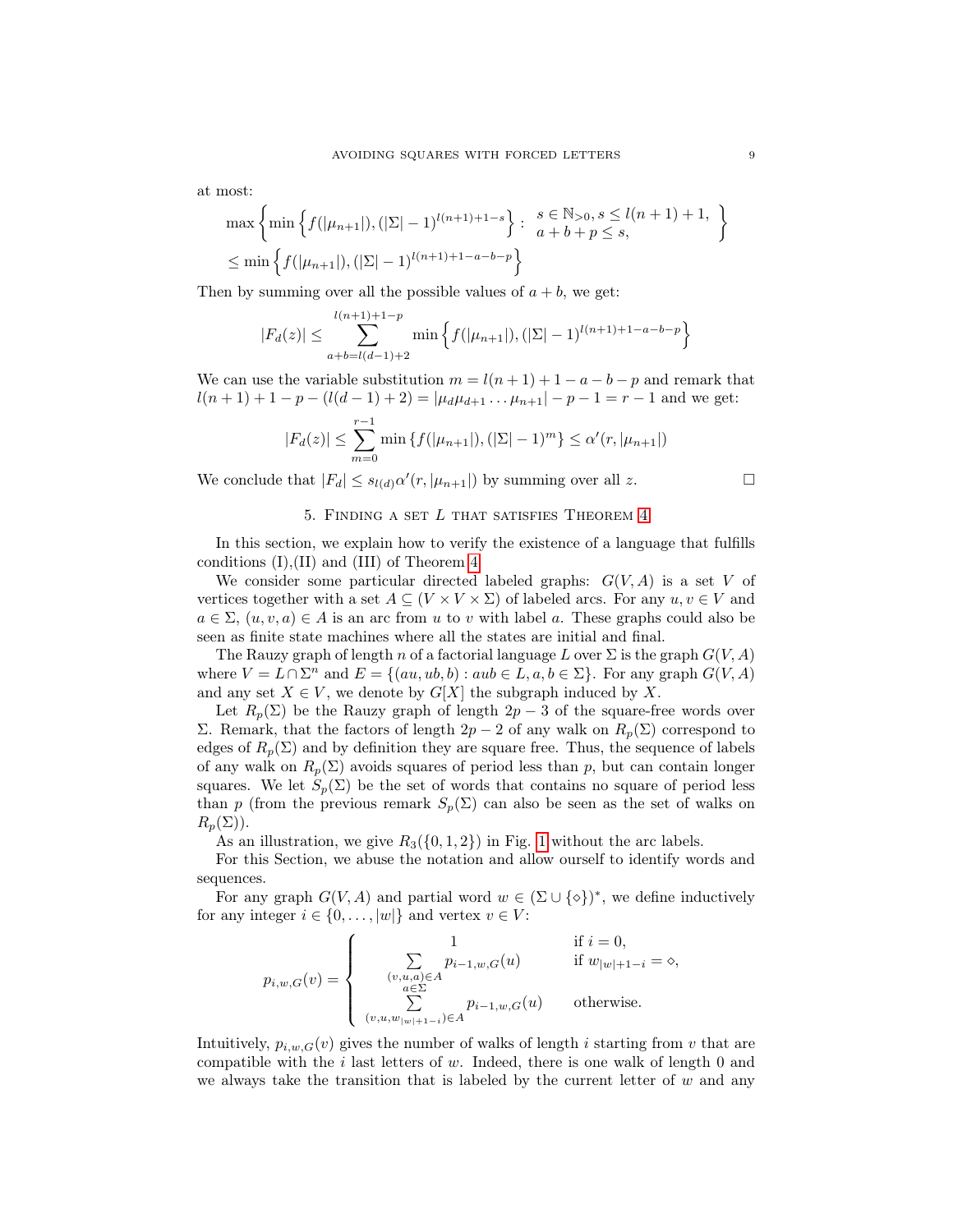

<span id="page-9-0"></span>FIGURE 1. The Rauzy graph  $R_3({0,1,2})$ .

transition if this letter is  $\circ$ . Remark that in the third case, there are in fact either 0 or 1 summands in the sum.

<span id="page-9-1"></span>**Lemma 7.** Let  $W \subseteq (\Sigma \cup \{\diamond\})^*, G(V, A) = R_p(\Sigma), f : \mathbb{N}_{>0} \to \mathbb{N}_{>0}$  and a nonempty set  $X \subseteq V$ . If for all  $v \in X$  and  $w \in W$ ,  $p_{|w|,w,G[X]}(v) \ge f(|w|)$ , then there exists a language L such that:

- $\bullet \varepsilon \in L,$
- for all  $u \in L$ , u avoids squares of period less than p,
- for any  $u \in L$  and  $w \in W$  there are at least  $f(|w|)$  different words  $v \in \Sigma^{|w|}$ compatible with w such that  $uv \in L$ .

*Proof.* Let L be the set of sequences of labels that correspond to a walk in  $G[X]$ . By definition, the two first conditions on  $L$  are fulfilled.

Let  $u \in L$  and  $w \in W$ . If  $|u| \geq 2p-3$  we let u' be the suffix of length  $2p-3$  of u. Otherwise, we let  $u' \in L$  such that  $|u'| = 2p-3$  and w is a suffix of u' (there is such an element in  $L$ ). Each walk of length  $|w|$  starting in  $u'$  gives a unique sequence of labels  $u''$  such that  $uu''$  contains no square of period less than  $p$ .

We easily deduce, by induction on i, that for all  $v$  the number of walks of length *i* starting at v that are compatible with  $w_{|w|-i+1}w_{|w|-i+2}\ldots w_{|w|}$  is at least  $p_{i,w,G[X]}(v)$ . So, in particular, the number of walks of length  $|w|$  starting at u' and compatible with w is at least  $p_{|w|,w,G[X]}(u') \geq f(|w|)$ . This concludes the proof.  $\Box$ 

In fact, we need something stronger because for the values of  $p$  that we use the graphs  $R_p$  are too big to fit in a computer. We can exploit symmetries of  $R_p(\Sigma)$  to work on a smaller equivalent graph.

For any square-free word  $w \in \Sigma^*$ , we let  $\Psi(w)$  be the shortest suffix of w such that for all  $i \in \{ \lceil \frac{|\Psi(w)|}{2} \rceil + 1, \ldots, p - 1 \}$  there exists  $k \in \{0, 1, \ldots, |\Psi(w)| - i - 1 \}$ with  $\Psi(w)|_{\Psi(w)|-k} \neq \Psi(w)|_{\Psi(w)|-k-i}$ . If  $|w| = 2p-3$ , then w is such a suffix of itself (since  $\left\{ \left\lceil \frac{|w|}{2} \right\rceil + 1, \ldots, p - 1 \right\}$  is empty) and thus there is always a shortest suffix.

For instance, with  $p = 5$  we have  $\Psi(0210120) = 10120$ . For any letter  $\alpha$ , the word 0210120 $\alpha$  is square free if and only if 10120 $\alpha$  is square free. Indeed, a new square is necessarily a suffix of  $0210120\alpha$ , it is enough to look at the two letters in bold in 10120 $\alpha$  to deduce that there is no square of length 4 and all the other possible suffix of even length of 0210120 $\alpha$  are also suffixes of 10120 $\alpha$ . In fact, for any w of size  $2p-3$ , the word wa avoids squares if and only if  $\Psi(w)a$  avoids squares (this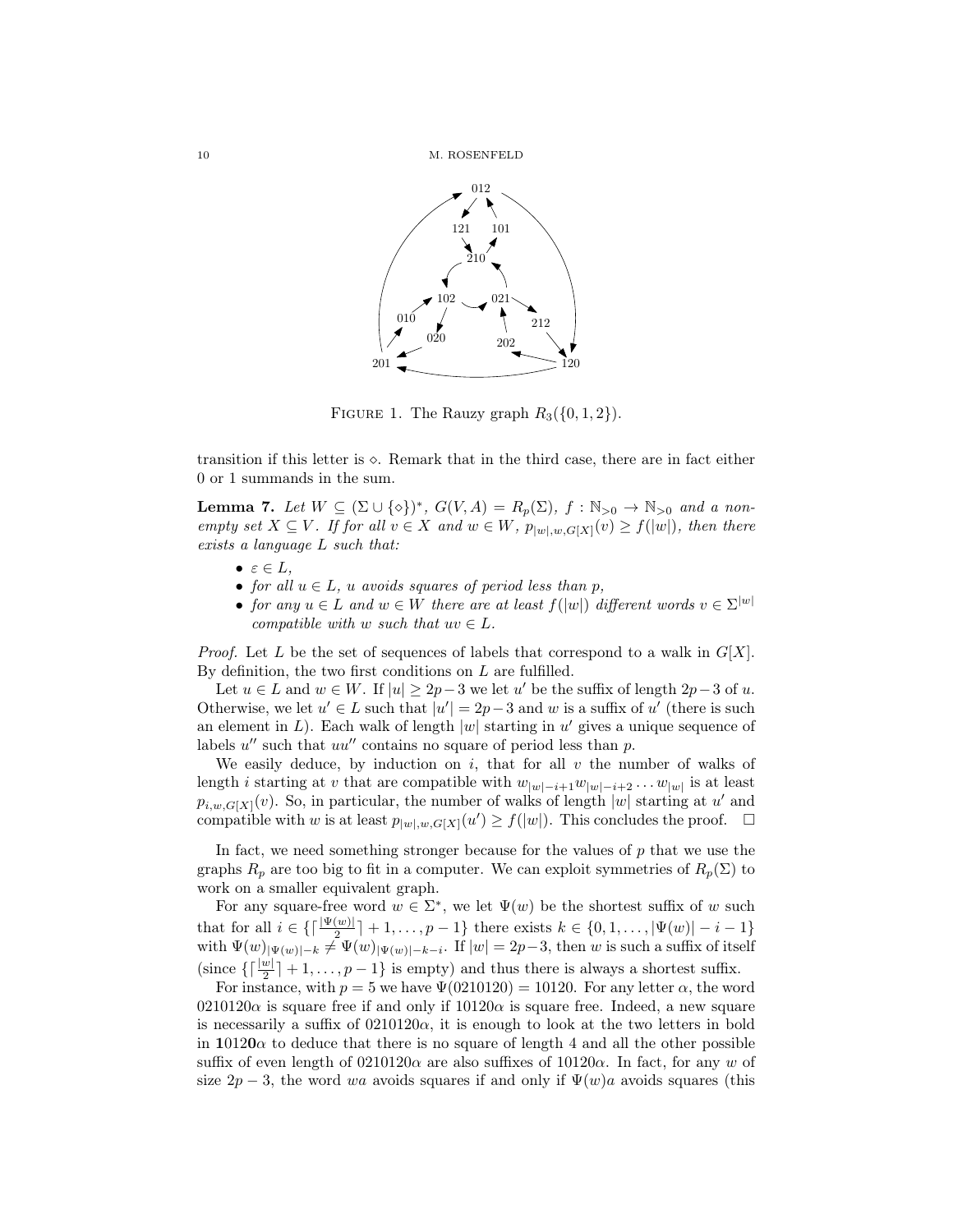is proven in the next lemma) and this is the main motivation behind the definition of  $\Psi$  (in particular, words with the same image by  $\Psi$  can be extended in the same way).

For any graph  $G(V, A)$ , let  $\Psi(G)(\Psi(V), A')$  be the graph such that  $A' = \Psi(A)$  $\{\Psi(a), \Psi(b), c) : (a, b, c) \in A\}.$  The next lemma tells us that we only need to consider the walks on  $\Psi(G)$  instead of the walks on G.

<span id="page-10-1"></span>**Lemma 8.** Let p be a positive integer and  $w \in (\Sigma \cup \{\diamond\})^*, G(V, A) = R_p(\Sigma)$  and  $X \subseteq \Psi(V)$ . Let  $\Psi^{-1}(X) = \{x \in V : \Psi(x) \in X\}$ . Then for all  $v \in \Psi^{-1}(X)$ ,  $p_{|w|,w,G[\Psi^{-1}(X)]}(v) = p_{|w|,w,\Psi(G)[X]}(\Psi(v)).$ 

*Proof.* Let us first show that for any  $a \in \Sigma$  and  $v \in S_p(\Sigma)$  with  $|v| = 2p - 3$  if  $\Psi(v)a \in S_n(\Sigma)$  then  $va \in S_n(\Sigma)$ . Let us show that under these assumptions, for any  $i$ , va avoids squares of period  $i$ . Since  $v$  is square free, we only need to show that no suffix of  $va$  is a square. We have to distinguish between two cases:

- $2i \leq |\Psi(v)|+1$ . Suppose for the sake of contradiction that there is a square of period i in va. We deduce that the suffix of length  $|\Psi(v)| + 1$  of va contains a square of period i. That is,  $\Psi(v)a$  contains a square of period i which is a contradiction.
- $2i \geq |\Psi(v)| + 2$ . Since i is an integer we get  $i \geq \lceil \frac{|\Psi(v)|}{2} \rceil + 1$ . Moreover  $|va| = 2p - 2$  and thus  $i \leq p - 1$ . Thus by definition of  $\Psi(v)$ , there exists  $k \in \{0, 1, \ldots, |\Psi(v)| - i - 1\}$  such that  $\Psi(v)_{|\Psi(v)| - k} \neq \Psi(v)_{|\Psi(v)| - k - i}$ . Thus there is  $k \in \{1, \ldots, |\Psi(v)a| - i - 1\}$  such that  $(\Psi(v)a)_{|\Psi(v)a| - k} \neq$  $(\Psi(v)a)|_{\Psi(v)a|-k-i}$ . Remark, that  $|\Psi(v)a|-i-1| = |\Psi(v)|-i \leq 2i-1$  $2-i = i-2$ . We conclude that there is  $k \in \{0,\ldots,i-2\}$  such that  $(va)_{|va|=k} \neq (va)_{|va|=k-i}$ . This implies that the suffix of length 2i of va is not a square of period i.

We deduce that for any  $a \in \Sigma$  and  $v \in S_p(\Sigma)$  with  $|v| = 2p - 3$  if  $\Psi(v)a \in S_p(\Sigma)$ then  $va \in S_p(\Sigma)$ .

Let  $u \in V$ ,  $v \in \Psi(V)$  and  $a \in \Sigma$  such that  $(\Psi(u), v, a) \in \Psi(A)$ . By definition of  $\Psi(A)$  this implies that there is  $(u', v', a) \in A$  with  $\Psi(u') = \Psi(u)$  and  $\Psi(v') = v$ . Thus  $u'a \in S_p(\Sigma)$  and  $\Psi(u)a = \Psi(u')a \in S_p(\Sigma)$ . From the previous paragraph, it implies that ua is square-free. Let us show that  $\Psi(u_2u_3 \dots u_{|u|}a) = v$ . By definition, for all  $i \in \left\{ \left\lceil \frac{\vert \Psi(u') \vert}{2} \right\rceil$  $\frac{|u'|}{2}$  + 1, ...,  $p-1$ } there exists  $k \in \{0, 1, ..., |\Psi(u')| - i - 1\}$  with  $\Psi(u')_{|\Psi(u')|-k} \neq \Psi(u')_{|\Psi(u')|-k-i}$ . We easily deduce that for all  $i \in \{\lceil \frac{|\Psi(u')_a|}{2} \rceil$  $\frac{u}{2}$ <sup> $+$ </sup>  $1,\ldots,p-1\}$  there exists  $k \in \{0,1,\ldots,|\Psi(u'a)|-i-1\}$  with  $\Psi(u'a)_{|\Psi(u'a)|-k} \neq 0$  $\Psi(u'a)_{|\Psi(u'a)|-k-i}$ . This implies that  $v = \Psi(v')$  is a suffix of  $\Psi(u')a$ . Since  $\Psi(u')a =$  $\Psi(u)a$ , we deduce that v is also a suffix of  $u_2u_3 \ldots u_{|u|}a$ . Since  $v = \Psi(v')$  and v is a suffix of  $u_2u_3 \ldots u_{|u|}a$ , we get that  $\Psi(u_2u_3 \ldots u_{|u|}a) = v$ . We showed that if there are  $u \in V$ ,  $v \in \Psi(V)$  and  $a \in \Sigma$  such that  $(\Psi(u), v, a) \in \Psi(A)$ , then there exists  $v''$ such that  $(u, v'', a) \in A$  and  $\Psi(v'') = v$ .

We deduce that for all  $u \in V$ ,  $\{(\Psi(u), \Psi(v), a) \in \Psi(A)\} \subseteq \{(\Psi(u), \Psi(v), a)$ :  $(u, v, a) \in A$ . The other inclusion is clear from the definition of  $\Psi(A)$  and we get for all  $u \in V$  :

<span id="page-10-0"></span>(4) 
$$
\{(\Psi(u), \Psi(v), a) \in \Psi(A)\} = \{(\Psi(u), \Psi(v), a) : (u, v, a) \in A\}
$$

By definition of  $R_p(\Sigma)$ , for any u there is at most one outgoing arc for every label in the set of the right. Since the two sets are equals, we deduce that every vertex of the graph  $\Psi(G)$  has at most one outgoing arc for any label. Intuitively,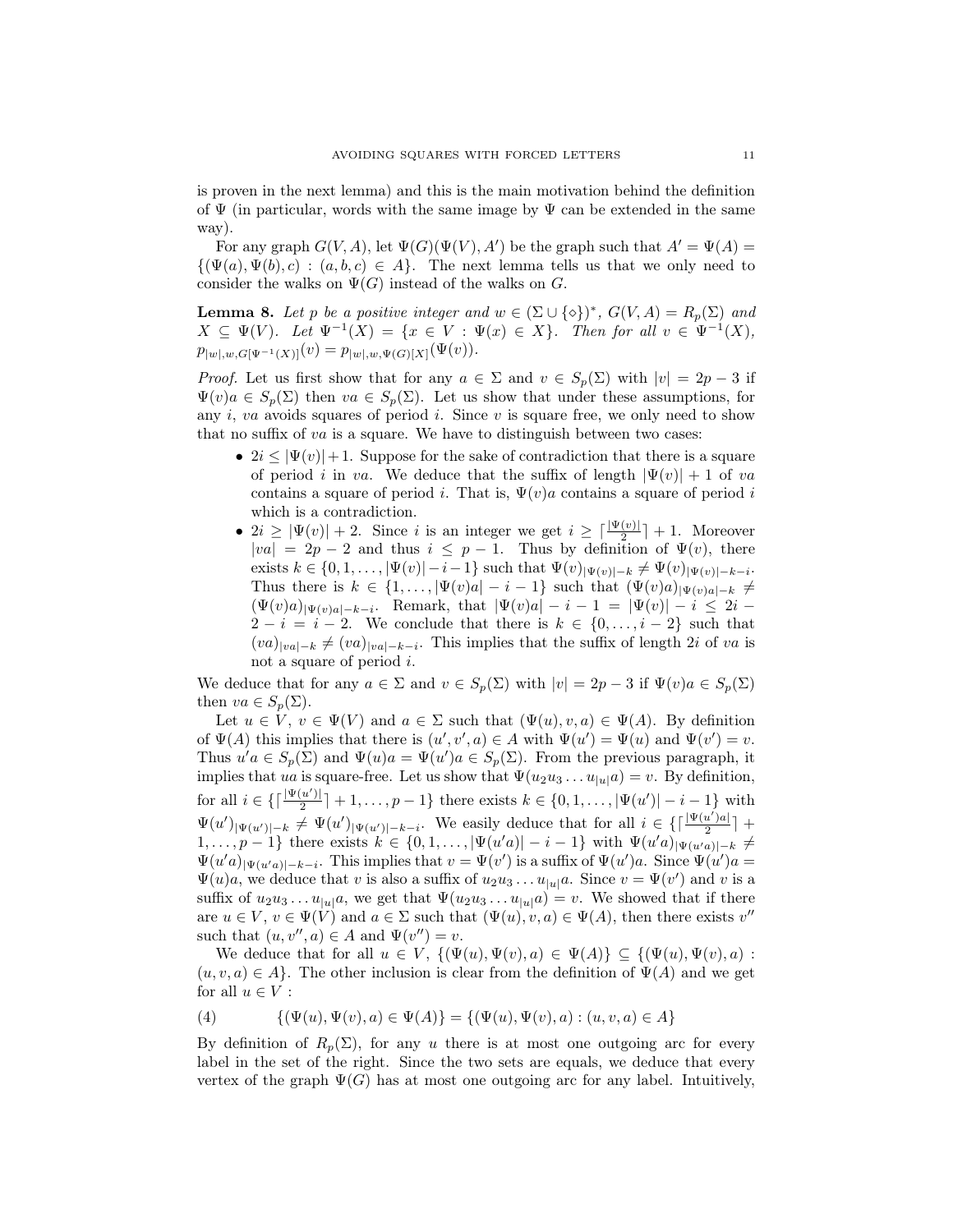[\(4\)](#page-10-0) implies (by induction on the length of the walk) that for any  $u, v \in V$  the set of labeled walks from  $u$  to  $v$  in  $G$  is equal to the set of labeled walks from  $\Psi(u)$  to  $\Psi(v)$  in  $\Psi(G)$ . We are now ready to show by induction on i that for all  $i \in \{0, ..., |w|\}$  and  $v \in \Psi^{-1}(X)$ ,  $p_{i,w,G[\Psi^{-1}(X)]}(v) = p_{i,w,\Psi(G)[X]}(\Psi(v))$ . By definition  $p_{0,w,G[\Psi^{-1}(X)]}(v) = 1 = p_{0,w,\Psi(G)[X]}(\Psi(v)).$ 

Let *n* be a positive integer such that for all  $v \in \Psi^{-1}(X)$ ,

<span id="page-11-0"></span>(IH) 
$$
\forall i < n, p_{i,w,G[\Psi^{-1}(X)]}(v) = p_{i,w,\Psi(G)[X]}(\Psi(v)).
$$

Then, for all  $v \in \Psi^{-1}(X)$ , if  $w_{|w|+1-i} \neq \infty$  we get:

$$
p_{i,w,G[\Psi^{-1}(X)]}(v) = \sum_{(v,u,w_{|\psi|+1-i}) \in A} p_{i-1,w,G[\Psi^{-1}(X)]}(u)
$$
  
\n
$$
p_{i,w,G[\Psi^{-1}(X)]}(v) = \sum_{(v,u,w_{|\psi|+1-i}) \in A} p_{i-1,w,\Psi(G)[X]}(\Psi(u)) \quad \text{(From (IH))}
$$
  
\n
$$
p_{i,w,G[\Psi^{-1}(X)]}(v) = \sum_{(\Psi(v),\Psi(u),w_{|\psi|+1-i}) \in \Psi(A)} p_{i-1,w,\Psi(G)[X]}(\Psi(u)) \quad \text{(From (4))}
$$
  
\n
$$
p_{i,w,G[\Psi^{-1}(X)]}(v) = \sum_{\substack{(\Psi(v),\Psi(u),w_{|\psi|+1-i}) \in \Psi(A) \\ u \in X}} p_{i-1,w,\Psi(G)[X]}(u)
$$
  
\n
$$
p_{i,w,G[\Psi^{-1}(X)]}(v) = \sum_{\substack{(\Psi(v),u,w_{|\psi|+1-i}) \in \Psi(A) \\ u \in X}} p_{i-1,w,\Psi(G)[X]}(u)
$$

The case where  $w_{|w|+1-i} = \diamond$  is similar.

Using Lemma [7](#page-9-1) together with Lemma [8,](#page-10-1) we get the following lemma:

<span id="page-11-1"></span>**Lemma 9.** Let  $W \subseteq (\Sigma \cup \{\diamond\})^*, G(V, A) = R_p(\Sigma), f : \mathbb{N}_{>0} \to \mathbb{N}_{>0}$  and  $X \subseteq \Psi(V)$ be a non-empty set. If for all  $v \in X$  and  $w \in W$ ,  $p_{|w|,w,\Psi(G)[X]}(v) \ge f(|w|)$ , then there exists a language L such that:

- $\bullet \varepsilon \in L,$
- for all  $u \in L$ , u avoids squares of period less than p,
- for any  $u \in L$  and  $w \in W$  there are at least  $f(|w|)$  different words  $v \in \Sigma^{|w|}$ compatible with w and such that  $uv \in L$ .

The graph  $\Psi(R_p(\Sigma))$  is much smaller than  $R_p(\Sigma)$  and we can use a computer to check the conditions of this lemma for the values of  $p$  that we used. One should first find the graph  $\Psi(R_p(\Sigma))$ . The following fact allows us to easily compute the set of vertices of  $\Psi(R_p(\Sigma))$  without computing  $R_p(\Sigma)$ :

**Lemma 10.** Let  $w \in S_p(\Sigma)$ . Then  $w \in \Psi(S_p(\Sigma) \cap \Sigma^{2p-3})$  if and only if w is the smallest non-empty suffix of w such that  $\Psi(w) = w$ .

Moreover, given a graph G, the definition of  $p_{|w|,w,G}$  gives a trivial dynamic algorithm that computes  $p_{|w|,w,G}$  in time  $O(|\Sigma| \cdot |w| \cdot |G|)$ . Starting with  $X = \Psi(R_p(\Sigma))$ and inductively removing from X all the vertices for which  $p_{|w|,w,\Psi(R_p(\Sigma))}[X]$  $f(|w|)$  gives the largest subgraph that meets the conditions of Lemma [9.](#page-11-1) As long as this subgraph is not empty one can then apply Lemma [9.](#page-11-1) Algorithm [1](#page-12-1) computes the largest subgraph of  $\Psi(G)$  with the required property.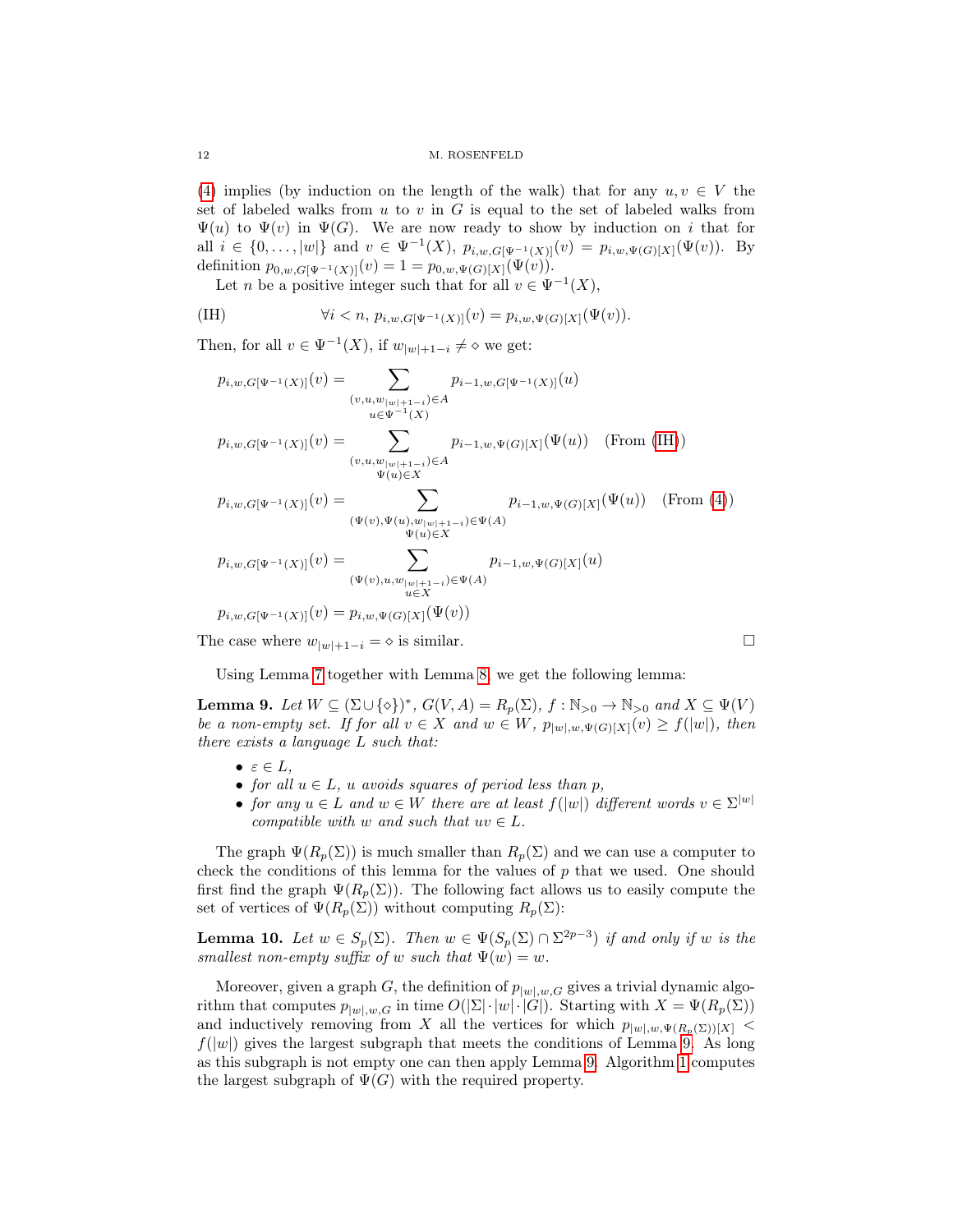**Algorithm 1:** How to compute the subgraph of  $\Psi(G)$ .

**Input** : The graph  $\Psi(G)$ , the set W **Output:** The largest set  $X \subseteq \Psi(V)$  such that for all  $v \in X$  and  $w \in W$ ,  $p_{|w|,w,\Psi(G)[X]}(v) \geq f(|w|)$  $X = \Psi(V);$  $todo := true;$ while todo do  $todo := false;$ foreach  $w \in W$  do compute  $p_{|w|,w,\Psi(G)[X]};$  $X' := \{v \in X : p_{|w|, w, \Psi(G)[X]}(v) \ge f(|w|)\};$ if  $X \neq X'$  then  $X := X';$  $todo := true;$ return  $X$ ;

## 6. Application of Theorem [4](#page-3-0)

<span id="page-12-1"></span><span id="page-12-0"></span>In this section we apply Theorem [4.](#page-3-0) We provide a  $C++$  implementation of Algorithm [1](#page-12-1) that verifies the existence of the language that fulfill conditions  $(I)(II)$ and (III) from Theorem [4.](#page-3-0) Condition (IV) can be easily verified (as long as solutions are given) and we also provide a  $C++$  code to do that.<sup>[1](#page-12-2)</sup>

**Theorem 11.** For any alphabet  $\Sigma$ , let  $d(\Sigma)$  be the smallest integer such that for all  $v \in \Sigma^{\omega}$  and for all sequence  $(p_i)_{1 \leq i}$  such that  $\forall i, p_{i+1} - p_i \geq d(\Sigma)$ , there is an infinite square-free word  $u \in \Sigma^{\omega}$  such that  $v_i = u_{p_i}$ . Then:

- $7 \leq d({0, 1, 2}) \leq 19$ ,
- $d({0, 1, 2, 3}) = 3$ ,
- $2 \leq d({0, 1, 2, 3, 4}) \leq 3$ ,
- if  $|\Sigma| \geq 6$ ,  $d(\Sigma) = 2$ .

*Proof.* For any alphabet  $\Sigma$ , we have  $d(\Sigma) \geq 2$ . Moreover, d is a decreasing function of the size of the alphabet. Thus the third statement can easily be deduced from the second one. We show the remaining statements independently of each others. We will show the upper bounds using Algorithm [1,](#page-12-1) Lemma [9](#page-11-1) and Theorem [4.](#page-3-0) The lower bounds are verified by exhaustive search.

If  $|\Sigma| \ge 6$ ,  $d(\Sigma) = 2$ : Let  $\Sigma = \{0, 1, 2, 3, 4, 5\}$  and  $W = \{\diamond\} \cup \{\diamond a \diamond : a \in \Sigma\} \cup \{\diamond a \diamond b :$  $a, b \in \Sigma$ . We can use Algorithm [1](#page-12-1) to check that we can apply Lemma [9](#page-11-1) with  $f(1) = 3, f(3) = f(4) = 6, p = 12.$  Thus conditions (I),(II) and (III) of Theorem [4](#page-3-0) are fullfilled. We can check with a computer that condition [\(IV\)](#page-3-2) of Theorem [4](#page-3-0) is also fullfilled with  $x_1 = \frac{2}{5}$  and  $x_3 = x_4 = \frac{1}{4}$ . This implies that for any  $\mu \in W^{\omega}$  there are infinite square-free words over  $\Sigma$  compatible with  $\mu$ . Since  $\{\delta^i a : i \geq 1, a \in$  $\Sigma^{\omega} \subseteq W^{\omega}$ , we deduce that for any  $\mu \in {\{\diamond^i a : i \geq 1, a \in \Sigma\}}^{\omega}$  there are infinite square-free words over  $\Sigma$  compatible with  $\mu$ . We get  $d({0, 1, 2, 4, 5, 6}) \leq 2$ .

<span id="page-12-2"></span><sup>&</sup>lt;sup>1</sup>The codes can be found in the ancillary files of  $\frac{h}{k}$  <https://arxiv.org/abs/1903.04214>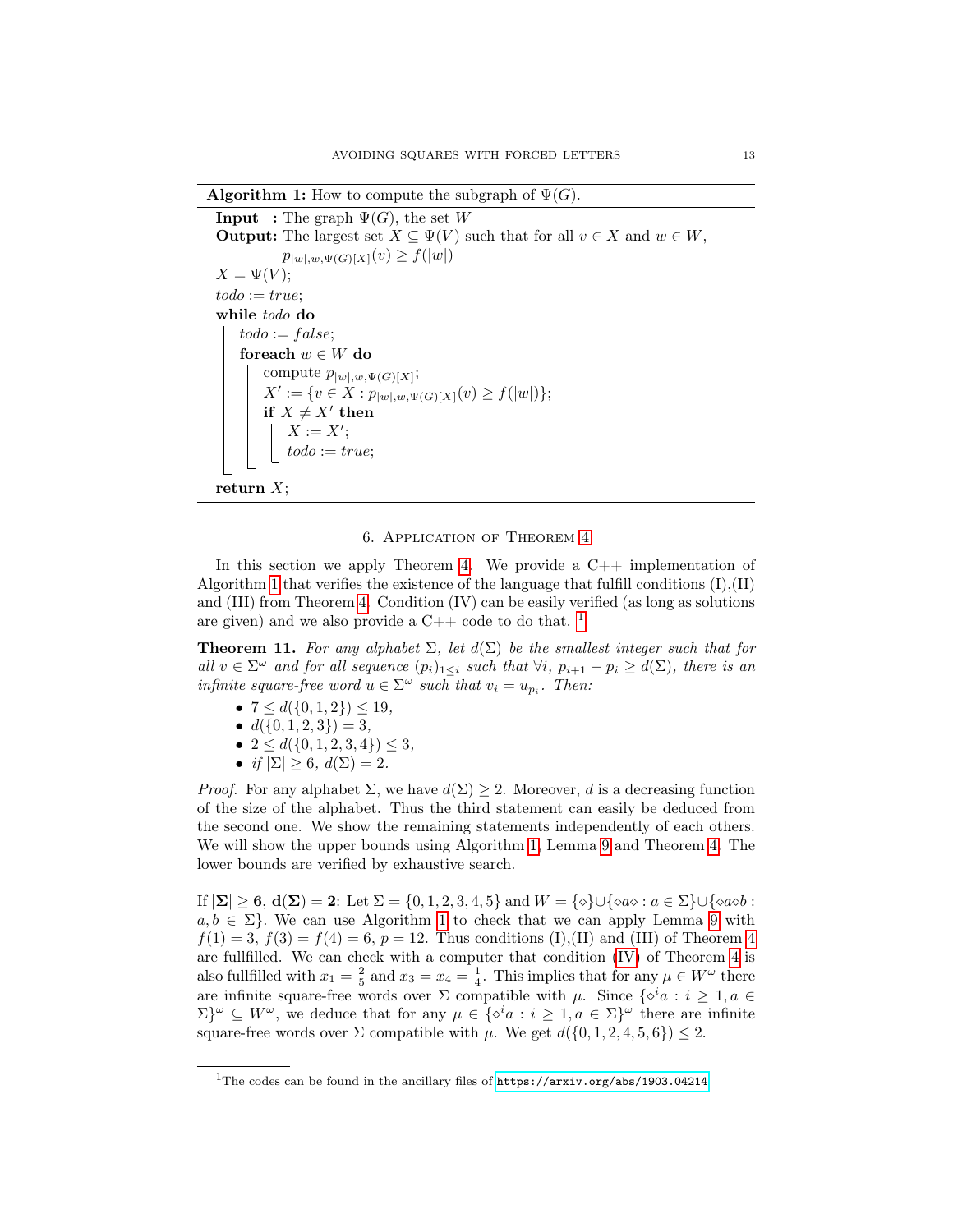$d({0, 1, 2, 3}) = 3$ : Let  $w = (0 \triangle 1 \triangle 2 \triangle 3 \triangle)^{\omega}$ . An exhaustive search confirms that there are only 636 square-free words over  $\{0, 1, 2, 3\}$  compatible with w. Thus  $d({0, 1, 2, 3}) \geq 3.$ 

Let  $\Sigma = \{0, 1, 2, 3\}$  and  $W = \{\&} \cup \{\& \alpha \& : a \in \Sigma\} \cup \{\& \alpha \& \& \vdots \& \emptyset$ . We can use Algorithm [1](#page-12-1) to check that we can apply Lemma [9](#page-11-1) with  $f(1) = 2$ ,  $f(4) = 5$  and  $f(6) = 8, p = 18.$  We can then apply Theorem [4](#page-3-0) with  $x_1 = \frac{11}{20}$ ,  $x_4 = \frac{1}{4}$  and  $x_6 = \frac{1}{5}$ and we deduce that for any  $\mu \in W^{\omega}$  there are infinite square-free words over  $\Sigma$ compatible with  $\mu$ . Moreover,  $\{\diamond^i a : i \geq 2, a \in \Sigma\}^\omega \subseteq W^\omega$ . We deduce that for any  $\mu \in \{ \diamond^i a : i \geq 2, a \in \Sigma \}^\omega$  there are infinite square-free words over  $\Sigma$  compatible with  $\mu$ . Thus  $d({0, 1, 2, 3}) \leq 3$ .

 $7 \le d({0, 1, 2}) \le 19$ : Let  $w = (0 \circ 51 \circ 52 \circ 5)^{\omega}$ . An exhaustive search confirms that there are only 4281 square-free words over  $\{0, 1, 2\}$  compatible with w. Thus  $d({0, 1, 2}) \geq 7.$ 

Let  $\Sigma = \{0, 1, 2\}$  and  $W = \{\delta^9\} \cup \{\delta^i a : i \in \{18, ..., 26\}, a \in \Sigma\}$ . We can use Algorithm [1](#page-12-1) to check that we can apply Lemma [9](#page-11-1) with  $p = 61$  and the values of f given in Table [1.](#page-13-0) Thus conditions  $(I)$ ,  $(II)$  and  $(III)$  of Theorem [4](#page-3-0) are fullfilled. We can also check that the values of  $x_{|w|}$  given in Table [1](#page-13-0) fulfill condition [\(IV\)](#page-3-2) of

| w         | 9         | 19               | 20                     | 21               | 22                    | 23              | 24       | 25              | 26              | 27              |
|-----------|-----------|------------------|------------------------|------------------|-----------------------|-----------------|----------|-----------------|-----------------|-----------------|
| f( w )    |           | 19               | 22                     | 28               | 36                    | 50 <sup>°</sup> | $63\,$   | 88              | 118             | 148             |
| $x_{ w }$ | 27<br>100 | $\overline{100}$ | 13<br>$\overline{200}$ | $\overline{200}$ | 9<br>$\overline{200}$ | $\overline{25}$ | 3<br>100 | $\overline{40}$ | $\overline{40}$ | $\overline{50}$ |

<span id="page-13-0"></span>TABLE 1. The values of  $f(|w|)$  and  $x_{|w|}$  for the computation of  $d(\{0, 1, 2\})$ 

Theorem [4.](#page-3-0) We deduce that for any  $\mu \in W^{\omega}$  there are infinite square-free words over  $\Sigma$  compatible with  $\mu$ . Moreover,  $\{\delta^i a : i \geq 18, a \in \Sigma\}^\omega \subseteq W^\omega$ . We deduce that for any  $\mu \in \{ \diamond^i a : i \geq 18, a \in \Sigma \}^\omega$  there are infinite square-free words over  $\Sigma$ compatible with  $\mu$ . Thus  $d({0, 1, 2}) \leq 19$ .

The three applications of Algorithm [1](#page-12-1) require between 30 and 100GB of RAM (and around 5 hours of computations). We had to optimize the way strings are stored in memory in order to be able to compute the graphs for large enough values of p. The rest of the computations (finding the solution to the system and the exhaustive search) easily run on a laptop in a few milliseconds. Remark that we showed something slightly stronger since the results would still hold if an adversary was to tell us at every choice of letter only the next 5 forced letters with their positions (that is, we know the next element of  $W$ ).

Experimental computations suggest that  $d({0, 1, 2})$  is closer to 7 than to 19 and that  $d({0, 1, 2, 3, 4}) = 2$ .

Acknowledgement. Computational resources have been provided by the Consortium des Équipements de Calcul Intensif (CÉCI), funded by the Fonds de la Recherche Scientifique de Belgique (F.R.S.-FNRS) under Grant No. 2.5020.11 and by the Walloon Region